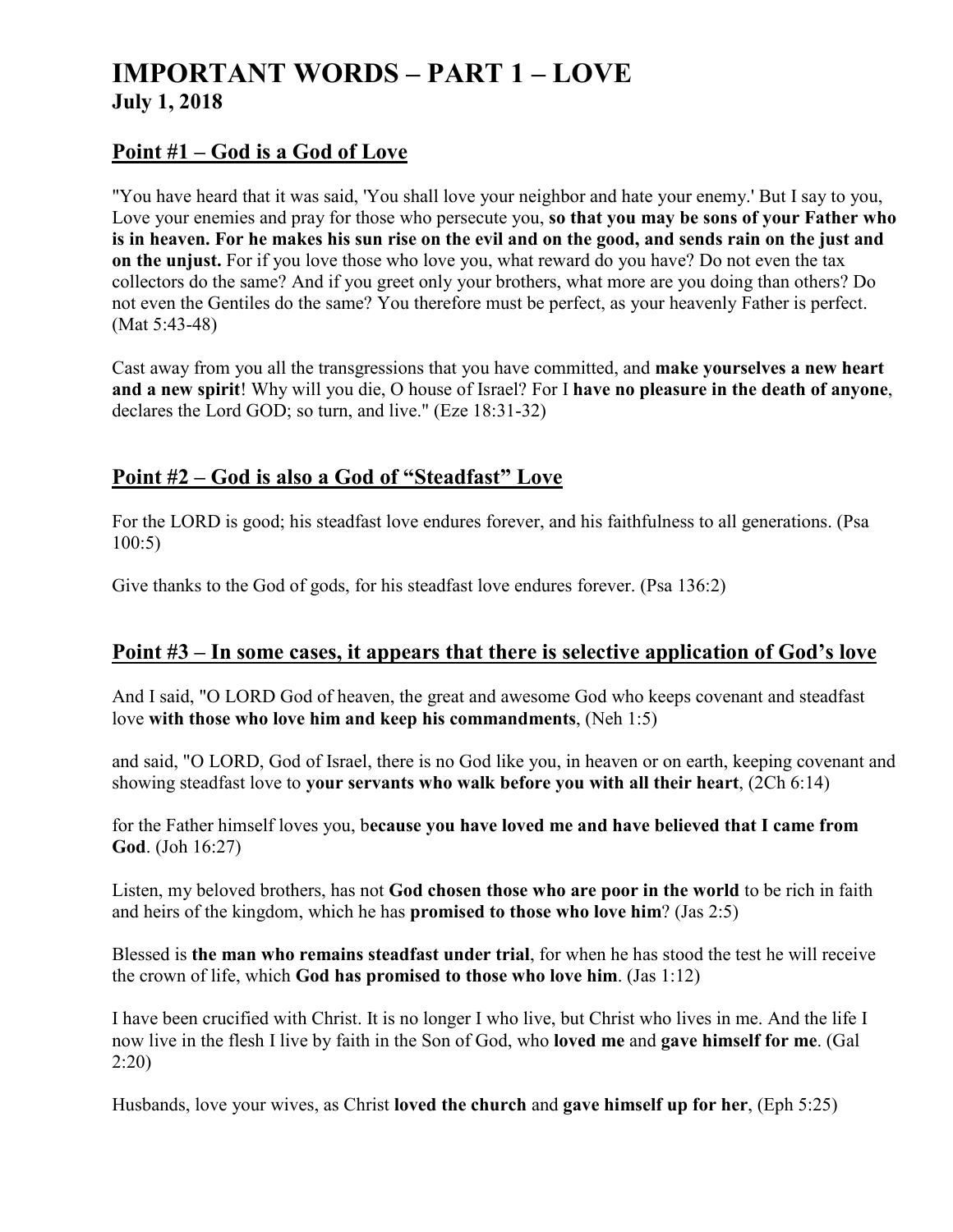And walk in love, as **Christ loved us** and **gave himself up for us**, a fragrant offering and sacrifice to God. (Eph 5:2)

but God shows his love for us in that while we were still sinners, **Christ died for us**. (Rom 5:8)

Greater love has no one than this, that someone **lay down his life for his friends**. (Joh 15:13)

### **Point #4 – In some cases, it even appears that God responds with love to some and with something other than love to others.**

You shall not bow down to them or serve them, for I the LORD your God am a jealous God, **visiting the iniquity of the fathers** on the children to the third and the fourth generation of **those who hate me**, **but showing steadfast love** to thousands of **those who love me and keep my commandments**. (Exo 20:5- 6)

Know therefore that the LORD your God is God, the faithful God who **keeps covenant and steadfast love with those who love him and keep his commandments**, to a thousand generations, and **repays** to their face those who hate him, **by destroying them**. He will not be slack with one who hates him. He will repay him to his face. (Deu 7:9-10)

"I have loved you," says the LORD. But you say, "How have you loved us?" "Is not Esau Jacob's brother?" declares the LORD. "Yet I have **loved** Jacob but Esau I have **hated**. I have laid waste his hill country and left his heritage to jackals of the desert." (Mal 1:2-3)

# **Point # 4b – This response from God seems to be consistent from Testament to Testament**

"For God so loved the world, that he gave his only Son, that **whoever believes in him should not perish** but have eternal life. For God did not send his Son into the world to condemn the world, but in order that the world might be saved through him. Whoever believes in him is not condemned, but **whoever does not believe is condemned already**, because he has not believed in the name of the only Son of God. And **this is the judgment**: the light has come into the world, and people loved the darkness rather than the light because their works were evil. For everyone who does wicked things hates the light and does not come to the light, lest his works should be exposed. But whoever does what is true comes to the light, so that it may be clearly seen that his works have been carried out in God." (Joh 3:16-21)

This is evidence of the righteous judgment of God, that you may be considered worthy of the kingdom of God, for which you are also suffering-- since indeed God considers it just **to repay with affliction those who afflict you**, and to **grant relief to you who are afflicted as well as to us**, when the Lord Jesus is revealed from heaven with his mighty angels in flaming fire, inflicting vengeance on those who do not know God and on those who do not obey the gospel of our Lord Jesus. They will suffer the punishment of eternal destruction, away from the presence of the Lord and from the glory of his might, when he comes on that day to be glorified in his saints, and to be marveled at among all who have believed, because our testimony to you was believed. (2Th 1:5-10)

If anyone has no love for the Lord, **let him be accursed**. Our Lord, come! (1Co 16:22)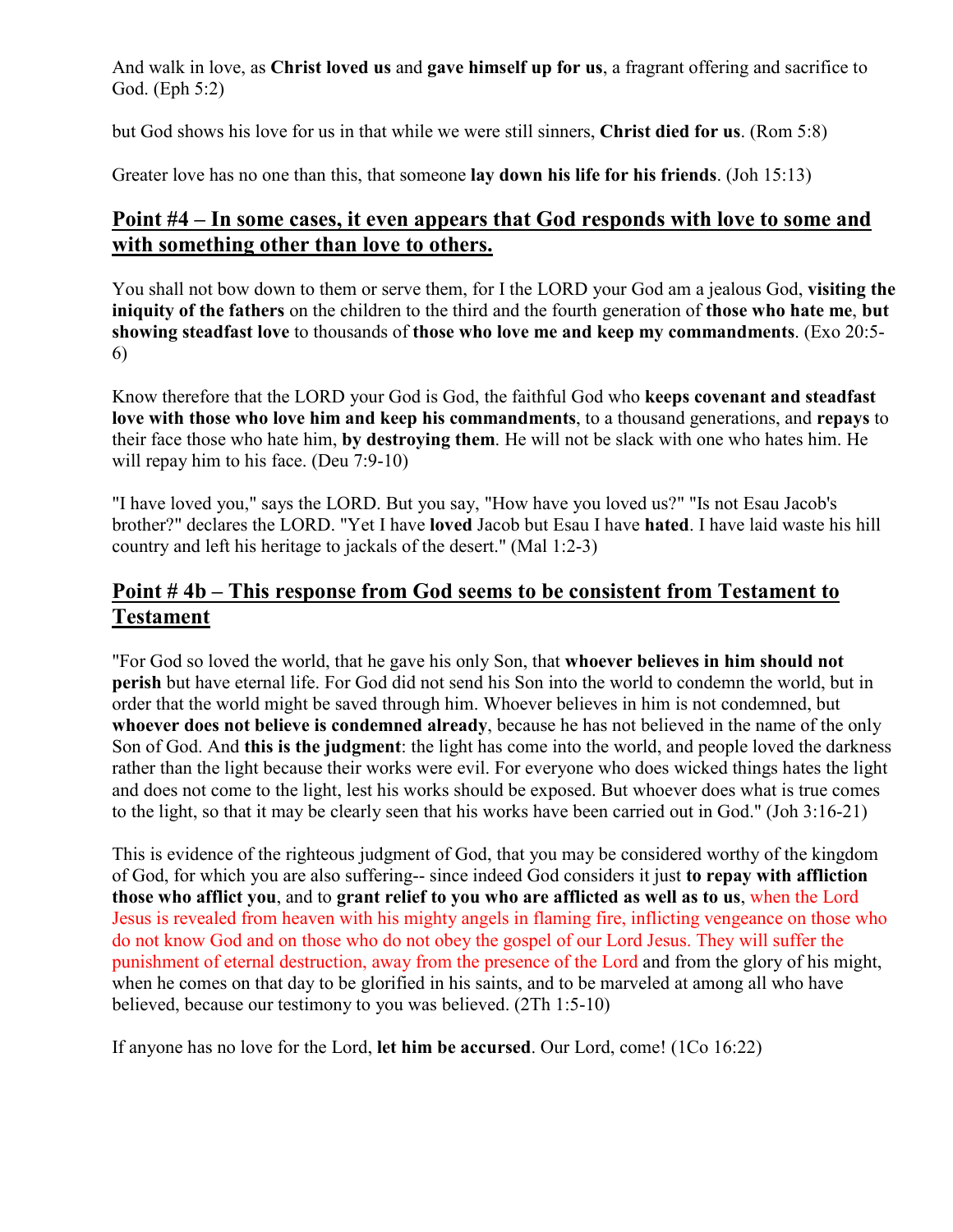# **Point # 4b – This "other than love" response seems a whole lot like hate – of the person, not the sin**

if I sharpen my flashing sword and my hand takes hold on judgment, **I will take vengeance on my adversaries and will repay those who hate me**. I will make my arrows drunk with blood, and my sword shall devour flesh-- with the blood of the slain and the captives, from the long-haired heads of the enemy.' (Deu 32:41-42)

For you are not a God who delights in wickedness; evil may not dwell with you. The boastful **shall not stand** before your eyes; **you hate all evildoers**. You **destroy** those who speak lies; the LORD **abhors** the bloodthirsty and deceitful **man**. But I, through the abundance of your steadfast love, will enter your house. I will bow down toward your holy temple in the fear of you. (Psa 5:4-7)

The LORD tests the righteous, but **his soul hates** the **wicked** and **the one who loves violence.** Let him **rain coals** on the wicked; **fire and sulfur** and a **scorching wind shall be the portion of their cup**. For the LORD is righteous; he loves righteous deeds; the upright shall behold his face. (Psa 11:5-7)

Then I saw an angel standing in the sun, and with a loud voice he called to all the birds that fly directly overhead, "Come, **gather for the great supper of God**, to **eat the flesh** of kings, the flesh of captains, the flesh of mighty men, the flesh of horses and their riders, and the flesh of all men, both free and slave, both small and great." And I saw the beast and the kings of the earth with their armies gathered to make war against him who was sitting on the horse and against his army. And the beast was captured, and with it the false prophet who in its presence had done the signs by which he deceived those who had received the mark of the beast and those who worshiped its image. **These two were thrown alive into the lake of fire that burns with sulfur**. And **the rest were slain by the sword that came from the mouth of him who was sitting on the horse, and all the birds were gorged with their flesh.** (Rev 19:17-21)

## **Point # 5 – The problem: Lack of understanding as to the definition of love**

#### **God is Love**

Beloved, let us love one another, for love is from God, and **whoever loves has been born of God** and knows God. **Anyone who does not love does not know God**, **because God is love**. In this the love of God was made manifest among us, that God sent his only Son into the world, so that we might live through him. In this is love, not that we have loved God but that he loved us and sent his Son to be the propitiation for our sins. Beloved, if God so loved us, we also ought to love one another. No one has ever seen God; if we love one another, God abides in us and his love is perfected in us. (1Jn 4:7-12)

- 1. Whoever loves has been born of God **and knows God**
- 2. And this is eternal life, that they know you the only true God, and Jesus Christ whom you have sent. (Joh 17:3)
- 3. Those without eternal life do not know God, and therefore do not love in the way that Scripture describes **this type of love**.
- 4. So, this form of love is in no way applicable to the unbeliever.

#### **How is this love defined? Obedience**

**And this is love**, that we walk according to his commandments; this is the commandment, just as you have heard from the beginning, so that you should walk in it. (2Jn 1:6)